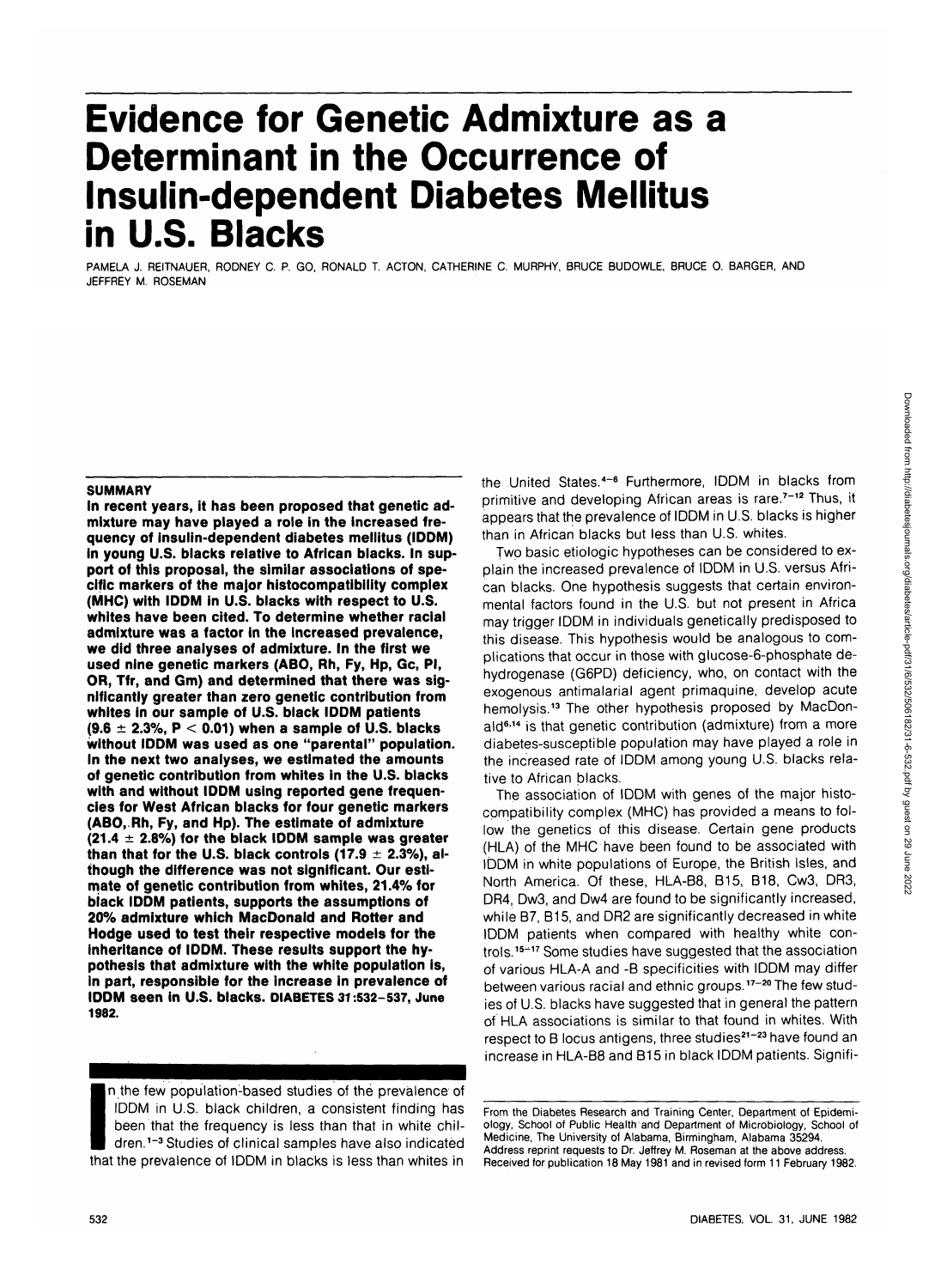# PAMELA J. REITNAUER AND ASSOCIATES

cant associations with D and DR locus specificities (Dw3, Dw4, DR3, and DR4) have been found in all U.S. black IDDM samples tested for these specificities.<sup>22-25</sup> These studies are consistent with the hypothesis that the increased prevalence of IDDM in the U.S. black population may be due to racial admixture.<sup>14</sup> The two reports testing the genetic hypothesis of admixture using a non-MHC-associated genetic marker, sickle cell hemoglobinopathy, have been inconsistent.<sup>26,27</sup> No estimates of genetic admixture based on frequencies of HLA or any other genetic markers in black IDDM patients in the U.S., however, have been documented.

We have set out to explore the hypothesis of admixture with respect to IDDM. For this study, it would be unwise to test the hypothesis of racial admixture in IDDM patients using genetic markers on the sixth chromosome, since HLA, which is on that chromosome, is known to be associated with the disease. We have utilized erythrocyte and serum genetic markers whose allelic frequencies differ between white and black populations, to determine (1) if the proportion of white genes in a sample of U.S. black IDDM patients is greater than in samples of U.S. black controls and (2) how our estimates of admixture relate to current hypotheses of the genetic etiology of IDDM.

## **MATERIALS AND METHODS**

**Study sample.** All IDDM patients in the study were under the age of 40 at the onset of the disease. They were insulindependent, ketosis-prone, and showed an abrupt onset with indications of weight loss. The black and white control samples included U.S. Americans without any form of diabetes and a negative history of diabetes of any type in first-degree relatives. To minimize ascertainment error regarding admixture, all diabetic patients and controls in the study were at least third-generation U.S. Americans. In order to minimize any regional differences in the frequencies of the markers, we included only subjects from the southeastern region of the U.S.

**Genetic markers.** We chose only markers that had not been previously reported to be associated with IDDM in population studies. This was done to avoid the possibility that the estimate of admixture was influenced by IDDM population associations with the markers we examined. Furthermore, we compared the phenotypic frequencies of these markers between a white IDDM sample ( $N = 144$ ) and the white controls  $(N = 97)$ . With none of the nine markers were any significant population associations found (unpublished results).

**Erythrocyte markers.** All blood was collected in an anticoagulant (sodium heparin or acid-citrate dextrose). The red cell antigen markers tested according to standard blood banking techniques<sup>28</sup> with commercial antisera were ABO (anti-A, -B, -AB Ortho), Rhesus (Rh) (anti-C, -c, -D, -E, -e Gamma Biologicals, Houston, Texas), Duffy (Fy) (anti-Fya , -Fyb Gamma Biologicals), MN (anti-M, -N Gamma Biologicals). Known positive and negative control cells from commercial sources were tested with each lot of antisera.

**Serum and plasma markers.** At least 5 ml of serum or plasma was collected from each subject and stored at -80°C until the assay was performed. Isoelectric focusing methods were used for the following markers: group-specific component (Gc),<sup>29,30</sup> alpha 1-antitrypsin (PI),<sup>31</sup> and transferrin (Tfr).29 Haptoglobin (Hp) allelic types were deter-

mined by starch gel electrophoresis.<sup>32</sup> Orosomucoid (OR) was typed using agarose gel electrophoresis and immunofixation.<sup>33</sup> An indirect inhibition technique was utilized to detect immunoglobulin IgGI allotypes 1,2,4,17 and lgG3 allotypes 5, 13, and 21 (Gm).34

**Statistical analysis.** Gene frequencies for the various markers along with their standard errors were determined by maximum likelihood methods.<sup>35</sup> For the Gm marker, comparisons were made based on differences in the sum of the Gm(4) and Gm(21) frequencies, where the frequencies in the white population were assumed to add up to 1.0.

The estimates of racial admixture were obtained by a maximum likelihood method using gene frequencies (MLGF) first formulated by Krieger in 1965<sup>36</sup> and expanded by Elston<sup>37</sup> to be general for dominance. The variance-covariance matrix of the estimates were obtained from the expected values of the second derivatives of the log likelihood. A Fortran IV program (ADMIXT) developed by Dr. Robert Elston was used. Estimates of admixture were determined from the gene frequencies estimated at loci in the designated hybrid and the frequencies given for the parental populations at the same loci. The black African estimates of gene frequency we used were derived from that used by Workman et al.<sup>38</sup> for their determination of white admixture in a U.S. black population from Claxton, Georgia, in the early 1960s.

# **RESULTS**

Assuming that the gene(s) for susceptibility to IDDM in U.S. blacks was derived from the admixture of a U.S. white population with an essentially disease-free African black population, and given that not many generations of admixture have taken place and that the proportion of interracial mating is not high, then the genetic contribution from whites in the U.S. black IDDM population should be greater than in U.S. blacks without IDDM. This would occur since the probability of inheriting the white IDDM susceptibility gene would be greater for those with an increased proportion of white genes.

In order to test the hypothesis that U.S. blacks with IDDM have a greater proportion of white genes than already exist in U.S. black controls, we performed an analysis of admixture (MLGF) using marker allele frequencies from U.S. black and white controls as the "parental" populations and U.S. black IDDM patients as the "hybrid" population. If there were no differences in gene frequencies between our black IDDM sample and the U.S. black control sample for the markers tested, we would expect the estimate of admixture not to be significantly different from an expected value of zero. Table 1 lists for each population the maximum likelihood estimates of the gene frequencies  $\pm$  SE for each of the alleles of the nine loci used in the analysis of admixture. The MN locus has been eliminated due to difficulty with the N antisera. It should be noted that different sample sizes were used for each marker estimate. Except for OR and PI, the estimate of gene frequency for the most prevalent allele at each marker for the U.S. black IDDM sample was between the estimated frequencies for the U.S. black controls and the U.S. white controls. Table 2 lists our computed estimates of the proportion of genetic contribution of white genes in the black IDDM sample for each individual marker and for all markers together. Our overall estimate of  $9.6 \pm 2.3\%$  ge-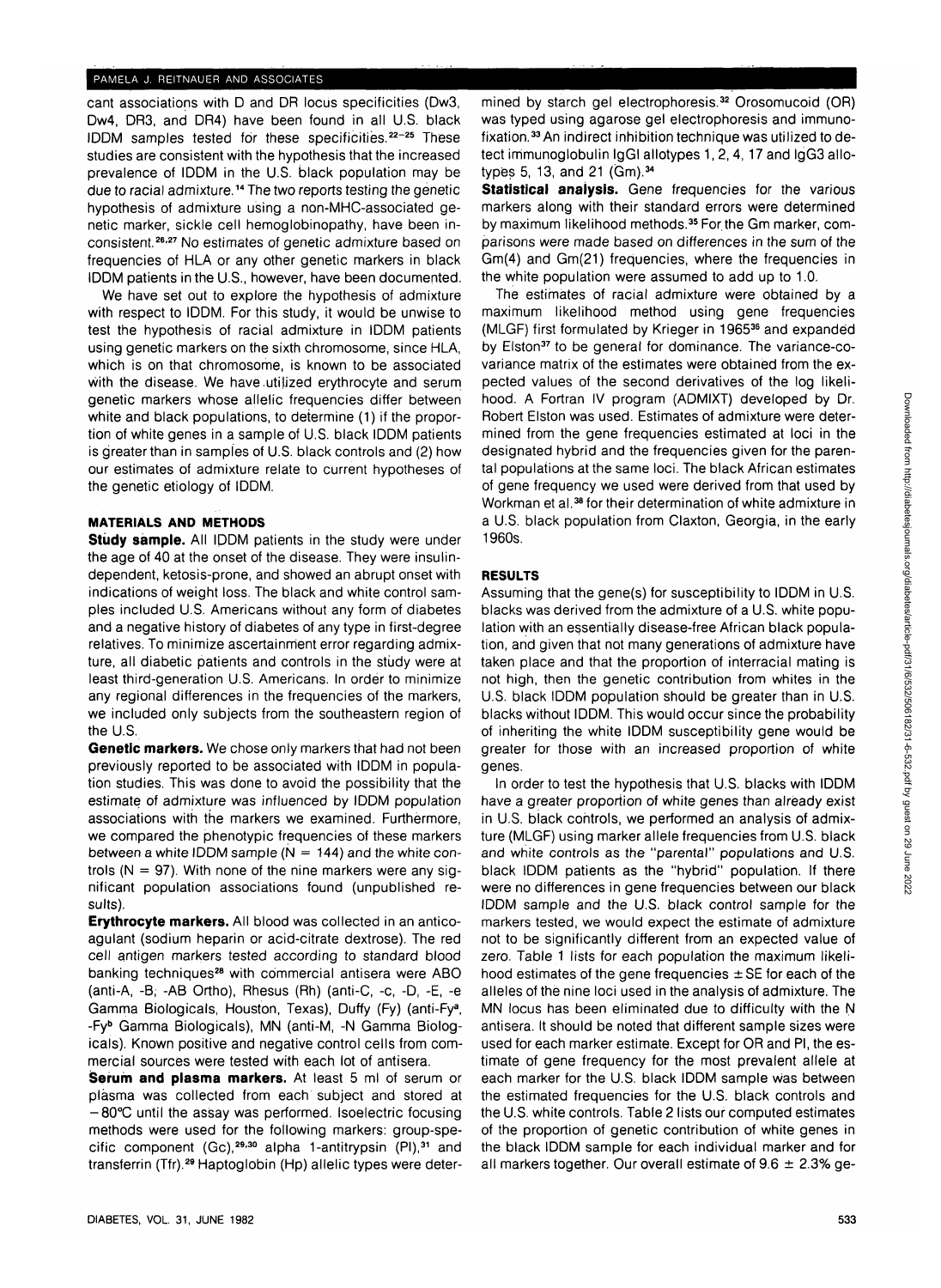# TABLE 1

Gene frequencies<sup>\*</sup>  $\pm$  SE for nine genetic markers in each population used in analyses of admixture

| Marker<br>locus | Alleles                                                  | <b>Black IDDM</b><br>U.S. black<br>controls<br>patients                                                                                   |                                                                                                                  | U.S. white<br>controls                                                                                                       |  |
|-----------------|----------------------------------------------------------|-------------------------------------------------------------------------------------------------------------------------------------------|------------------------------------------------------------------------------------------------------------------|------------------------------------------------------------------------------------------------------------------------------|--|
| <b>ABO</b>      | Α<br>B<br>O                                              | $(N+ = 183)$<br>$0.128 \pm 0.018$<br>$0.151 \pm 0.020$<br>$0.721 \pm 0.025$                                                               | $(N = 65)$<br>$0.160 \pm 0.034$<br>$0.124 \pm 0.030$<br>$0.716 \pm 0.042$                                        | $(N = 97)$<br>$0.248 \pm 0.034$<br>$0.075 \pm 0.019$<br>$0.677 \pm 0.036$                                                    |  |
| Fy              | Fyª<br>Fyb<br>Fyº                                        | $(N = 153)$<br>$0.078 \pm 0.016$<br>$0.061 \pm 0.014$<br>$0.861 \pm 0.020$                                                                | $(N = 62)$<br>$0.075 \pm 0.024$<br>$0.075 \pm 0.024$<br>$0.850 \pm 0.033$                                        | $(N = 82)$<br>$0.413 \pm 0.043$<br>$0.587 \pm 0.043$<br>0.000                                                                |  |
| Rh              | cde<br>Cde<br>cdE<br>cDe<br>CDe<br>cDE                   | $(N = 181)$<br>$0.221 \pm 0.039$<br>$0.012 \pm 0.012$<br>0.000<br>$0.539 \pm 0.043$<br>$0.142 \pm 0.022$<br>$0.086 \pm 0.015$             | $(N = 64)$<br>$0.221 \pm 0.061$<br>0.000<br>0.000<br>$0.490 \pm 0.067$<br>$0.141 \pm 0.031$<br>$0.148 \pm 0.031$ | $(N = 96)$<br>$0.404 \pm 0.045$<br>0.000<br>$0.013 \pm 0.012$<br>$0.023 \pm 0.017$<br>$0.417 \pm 0.034$<br>$0.143 \pm 0.027$ |  |
| Gc              | ١F<br>IS<br>2                                            | $(N = 143)$<br>$0.738 \pm 0.026$<br>$0.178 \pm 0.023$<br>$0.084 \pm 0.016$                                                                | $(N = 66)$<br>$0.598 \pm 0.043$<br>$0.205 \pm 0.035$<br>$0.197 \pm 0.035$                                        | $(N = 159)$<br>$0.151 \pm 0.020$<br>$0.579 \pm 0.028$<br>$0.270 \pm 0.025$                                                   |  |
| PI              | M1<br>M <sub>2</sub><br>M <sub>3</sub><br>S<br>Z<br>rare | $(N = 108)$<br>$0.861 \pm 0.024$<br>$0.009 \pm 0.006$<br>$0.074 \pm 0.018$<br>$0.014 \pm 0.008$<br>$0.019 \pm 0.009$<br>$0.023 \pm 0.010$ | $(N = 66)$<br>$0.871 \pm 0.029$<br>$0.046 \pm 0.018$<br>$0.053 \pm 0.020$<br>$0.030 \pm 0.015$<br>0.000<br>0.000 | $(N = 74)$<br>$0.685 \pm 0.038$<br>$0.169 \pm 0.031$<br>$0.106 \pm 0.025$<br>$0.020 \pm 0.012$<br>$0.020 \pm 0.012$<br>0.000 |  |
| Hp              | Hp1<br>Hp <sub>2</sub>                                   | $(N = 151)$<br>$0.603 \pm 0.028$<br>$0.397 \pm 0.028$                                                                                     | $(N = 69)$<br>$0.573 \pm 0.037$<br>$0.428 \pm 0.037$                                                             | $(N = 103)$<br>$0.354 \pm 0.033$<br>$0.646 \pm 0.033$                                                                        |  |
| OR              | F<br>Ś                                                   | $(N = 119)$<br>$0.538 \pm 0.032$<br>$0.462 \pm 0.032$                                                                                     | $(N = 63)$<br>$0.563 \pm 0.044$<br>$0.437 \pm 0.044$                                                             | $(N = 101)$<br>$0.465 \pm 0.035$<br>$0.535 \pm 0.035$                                                                        |  |
| $Gm+$           | Gm 21<br>Gm 4<br>Gm                                      | $(N = 77)$<br>$0.072 \pm 0.021$<br>$0.058 \pm 0.019$                                                                                      | $(N = 54)$<br>$0.074 \pm 0.025$<br>$0.139 \pm 0.033$                                                             |                                                                                                                              |  |
|                 | other                                                    | $0.870 \pm 0.027$                                                                                                                         | $0.787 \pm 0.039$                                                                                                |                                                                                                                              |  |
| Tfr             | C1<br>C2<br>D1                                           | $(N = 106)$<br>$0.901 \pm 0.021$<br>$0.079 \pm 0.019$<br>$0.020 \pm 0.010$                                                                | $(N = 76)$<br>$0.896 \pm 0.025$<br>$0.080 \pm 0.022$<br>$0.024 \pm 0.012$                                        | $(N = 104)$<br>$0.802 \pm 0.028$<br>$0.197 \pm 0.028$<br>0.000                                                               |  |

\* Maximum likelihood estimates of gene frequencies.

 $\dagger$  N = number of individuals tested.

‡ White frequencies for Gm(4) and Gm(21) assumed to sum to 1.00 for analysis of admixture.<sup>43</sup> Gm 21 includes haplotypes (1, 2, 17, 21) and (1, 17, 21); Gm 4 includes haplotype (4, 5, 13); Gm other includes haplotypes (1, 5, 13, 17), (1, 5, 17), and (1, 13, 17).

netic contribution of white genes in black IDDM patients using black controls as one of the "parental" populations was significantly different ( $P < 0.01$ ) from the expected value of zero

To compare directly the degree of genetic contribution of white genes in U.S. blacks with IDDM and U.S. black controls, we performed two additional analyses of admixture (Table 3). In analysis II, black IDDM patients were the "hybrid" with white controls and black Africans as "parental" groups. In analysis III, black controls were "hybrid" with white controls and black Africans the "parental" groups. Ac-

# TARIF<sub>2</sub>

Maximum likelihood estimates of percent genetic contribution to black IDDM patients from U.S. black controls and U.S. white controls at each of the nine loci used and the overall estimate using all nine loci

|                           |                                                  | <b>Black IDDM patients</b>                       |
|---------------------------|--------------------------------------------------|--------------------------------------------------|
| Genetic<br>marker<br>loci | Percentage of genes<br>derived from U.S. blackst | Percentage of genes<br>derived from U.S. whitest |
| ABO                       | 70.9                                             | 29.1                                             |
| Fy                        | 98.3                                             | 1.7                                              |
| Rh                        | 92.6                                             | 7.4                                              |
| Gc                        | 76.3                                             | 23.7                                             |
| Pi                        | 76.4                                             | 23.6                                             |
| Hp                        | 87.9                                             | 12.1                                             |
| OR                        | 100.0                                            | 0                                                |
| Gm                        | 90.4                                             | 9.6                                              |
| Tfr                       | 98.9                                             | 1.1                                              |
| Overall                   | $90.4 \pm 2.3$                                   | $9.6 \pm 2.3^{\star}$                            |

\*  $P < 0.01$  for rejecting the hypothesis that the estimate of white genetic contribution equals zero.

† For black IDDM patients, the percentage of genes derived from U.S. blacks.

‡ For black IDDM patients, the percentage of genes derived from U.S. whites. This is in addition to the percentage of white genes found in U.S. blacks without IDDM, since they are one of the "parental" populations.

ceptable data for black Africans were available for four of the markers, which were also tested in our samples, ABO, Rh, Fy, and Hp. It was necessary to make the assumption that modern African black data on gene frequencies are nearly those of the ancestral populations from which U.S. blacks originated. For the four markers, overall, the proportion of genetic contribution of white genes was greater in U.S. black IDDM patients (21.4%  $\pm$  2.8%) than in U.S. black controls (17.9  $\pm$  2.3%), although the difference was not significant. Both are within the range of estimates of genetic contribution of white genes in U.S. blacks of 10-30% compiled by Reed.<sup>39</sup>

| k. |  |
|----|--|
|    |  |

Maximum likelihood estimates of percent genetic contribution to both black IDDM patients and black controls from West African blacks\* and U.S. white controls for four loci

|             | Black controlst |                | Black IDDM patients: |                |
|-------------|-----------------|----------------|----------------------|----------------|
| Genetic     | W. African      | U.S. white     | W. African           | U.S. white     |
| marker loci | blacks          | controls       | blacks               | controls       |
| <b>ABO</b>  | 100.0           | 0              | 78.9                 | 21.1           |
| Rh          | 83.8            | 16.2           | 78.4                 | 21.6           |
| Fy          | 81.1            | 18.9           | 81.8                 | 18.2           |
| Hp          | 74.1            | 25.9           | 65.2                 | 34.8           |
| Overall     | $82.1 \pm 2.3$  | $17.9 \pm 2.3$ | $78.6 \pm 2.8$       | $21.4 \pm 2.8$ |

\* Gene frequencies used in analysis for the West African black "parental" group were taken from the compilation by Workman et al.;<sup>38</sup> ABO-A 0.1470, B 0.1500, O 0.7030; Fy-Fy<sup>a</sup> 0.0000, Fy other 1.00; Rh-cDe 0.5940, CDe 0.0690, cDE 0.0860, cde 0.2110, other 0.0400; Hp-Hp2 0.6900, Hp other 0.3100.

† For black controls, the percentage of genes derived from West African blacks and U.S. whites.

‡ For black IDDM patients, the percentage of genes derived from West African blacks and U.S. whites.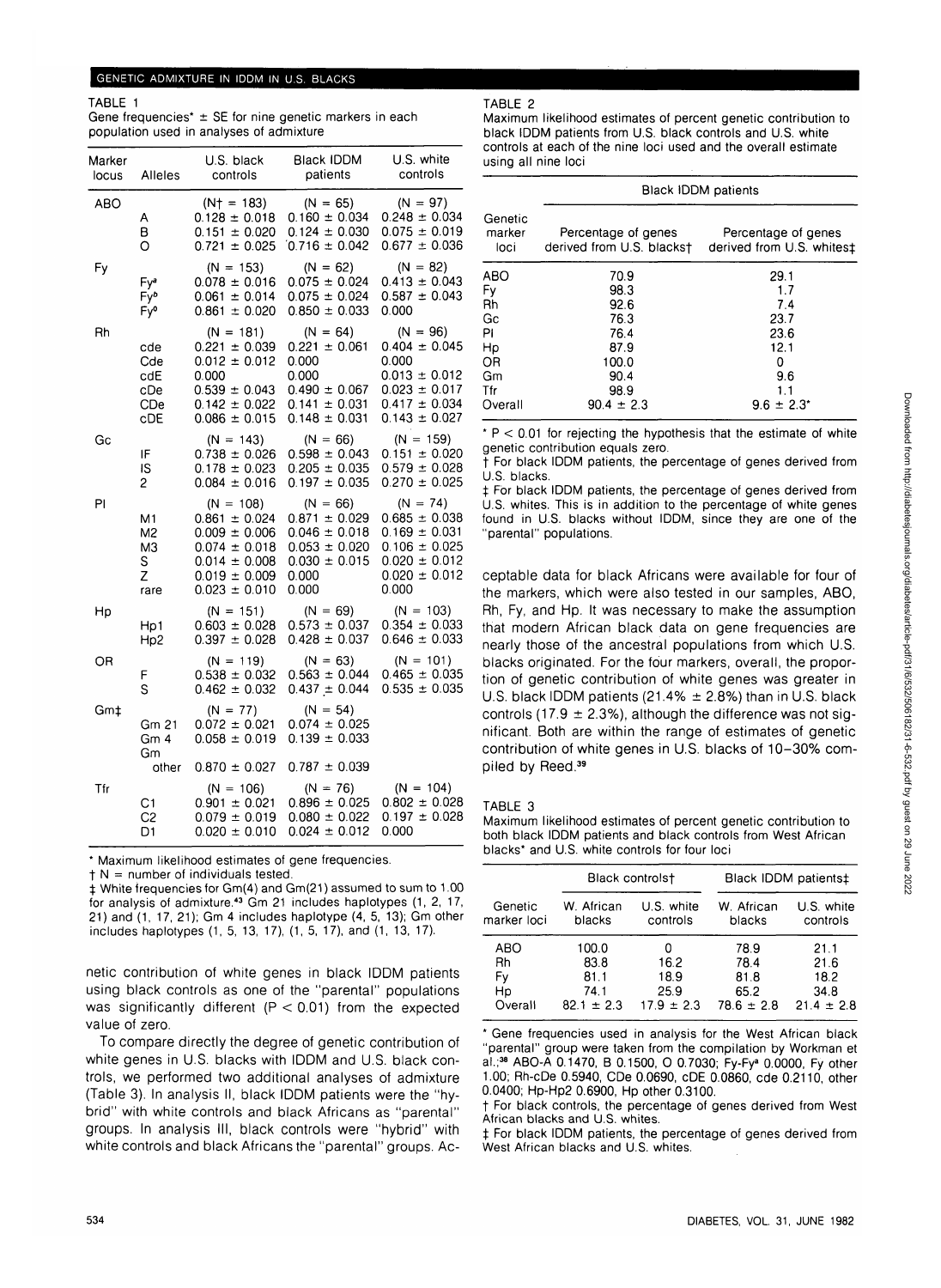# **DISCUSSION**

For ease of discussion, the three analyses with the parental populations and the results are presented in Figure 1. In all analyses, white controls were one "parental" population. It is important to note that the analysis in which the black controls were one "parental" population is on a different scale than are the two analyses where black Africans were the "parental" population. It is, therefore, not possible to directly compare the 9.6% difference between the blacks with IDDM and the black controls in the first analysis and the 3.5% difference in white admixture between the blacks with IDDM (21.4%) and black controls (17.9%) when black Africans were used as the parental population.

Our finding that the estimated genetic contribution from whites in U.S. black IDDM patients, using black controls as one of the "parental" populations, was significantly greater than zero ( $P < 0.01$ ) supported the basic hypothesis that there is a slightly greater genetic contribution from whites in U.S. blacks with IDDM than in U.S. blacks without IDDM from the same area. The results of the analysis using black Africans as one of the "parental" populations, which indicate a greater degree of admixture in the U.S. black IDDM sample than in the U.S. black controls (although not significant), were also consistent with this hypothesis.

The direction of admixture was consistent for all markers except OR. OR, however, was the poorest discriminator of the black and white controls and, therefore, provided the least information for the overall admixture estimate. It should be noted that the gene frequencies used in the analyses were estimated, and improvement of the estimates of admixture could be achieved by increasing the sample sizes in each population and/or by increasing the number of mark-

#### **FIGURE 1. A diagrammatical representation of the three analyses of admixture used to ascertain the contribution of "parental" populations to black IDDM or black control subjects. The values are percent of contribution to the hybrid gene pool.**



ers examined. Efforts are currently underway to increase both.

The biologic significance of our findings can be seen by relating our results to the current hypotheses of the genetic etiology of IDDM. First, familial aggregation, twin studies, population genetic associations, and family linkage studies have shown that the occurrence of IDDM in man is under genetic influence. The results of this study provide independent evidence for this genetic influence.

Second, our results support the hypothesis that racial admixture is, in part, responsible for the increased prevalence of IDDM in U.S. blacks relative to the prevalence in African blacks. Whether the admixture that we have detected is responsible for the entire increase or whether there is also an environmental influence remains to be determined. We cannot be sure whether an overall admixture estimate as small as 21.4% could cause the increased prevalence seen. However, it is not possible to evaluate the influence of admixture on the prevalence until the precise mode of inheritance for IDDM is known. In assessing the size of the population estimates of admixture, it also must be recalled that on the individual level, if only the genes from a region of one chromosome are necessary to confer the susceptibility to IDDM (dominant mode of inheritance), then only that region from one of the 46 chromosomes of the U.S. black with IDDM needs to be of white origin. Therefore, it is theoretically possible for a U.S. black individual to have as small an individual admixture estimate as 0.0% and still have inherited the requisite genes from a white ancestor, particularly if no marker on that chromosome has been examined. Our estimates are based on population estimates of admixture. Although individual estimates of admixture are possible, they require many more markers to obtain a reliable estimate of admixture.

Third, there is considerable controversy concerning the mode of inheritance of IDDM. Some reports support simple dominant, some support recessive modes, and others, more complex modes of inheritance. The proponents of two different models of the inheritance of IDDM have assumed an admixture of 20% in the development of their models.<sup>14,40</sup> Our estimate of admixture of 21.4% provides support for this assumption. MacDonald<sup>14</sup> has proposed a model to test whether a trait is autosomal dominant or autosomal recessive using data from analyses of racial admixture. This model assumed unidirectional flow of genes from one population to the other, i.e., white genes into the black gene pool, and that the trait was rare in one of the parental populations (black population in this case). Under these conditions, a rigorous test of the two genetic transmission hypotheses autosomal dominant and autosomal recessive—can be tested. If the trait was governed by an autosomal dominant gene, its frequency in the admixed black population would be proportional to the degree of admixed genes, i.e., the proportion of white genes in the black population. However, if the gene was recessive, then the frequency of the trait in the black population would be the square of the gene frequency and, hence, the prevalence of the trait in the black population would be far smaller than the degree of admixture (the percentage of genes received from the white population). As noted previously, the prevalence of IDDM in U.S. katery, we here a previously, the provaience of BBM in 0,0.<br>blacks was 20–50% of that observed in whites1=6 and, given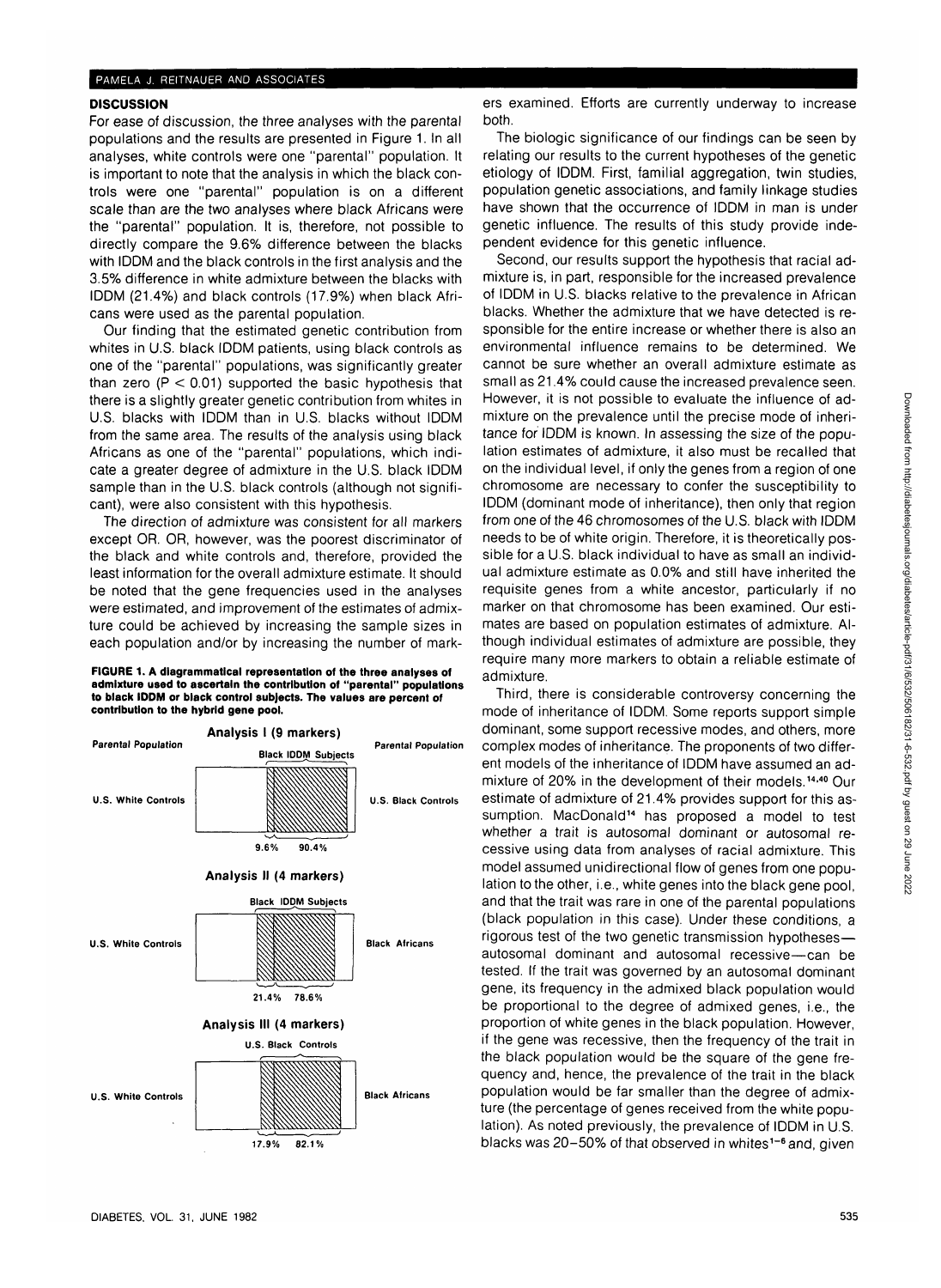our estimate of admixture of 21.4%, a dominant mode of inheritance appears more likely.

Finally, Rotter and Rimoin<sup>41</sup> have proposed that there is genetic heterogeneity within IDDM. In their model there are two different immunologic and clinical phenotypes, one in linkage disequilibrium with B8, the other, with B15. Rotter and Hodge<sup>40</sup> predict that because of differential frequencies and penetrances of the alleles in the parent white population, the two phenotypes should appear at different frequencies in the U.S. black population. A recent study by Neufeld et al.<sup>42</sup> has supported this model by finding that one of the phenotypes that associated with presence of pancreatic islet cell antibodies (B8) is significantly decreased in black IDDM cases. While our results do not directly apply to this model, a similar methodology of admixture can be used to examine it. A difference in estimates of admixture between U.S. black IDDM cases with the autoimmune phenotype and those without would provide support for the hypothesis that the two phenotypes are genetically different.

Our results have significance outside of the study of diabetes. There are a number of diseases similar to IDDM, where a genetic component is suspected and where differential prevalences are found between genetically admixing groups, and where a diseased versus disease-free genetic analysis of admixture similar to the one we employed is applicable. Such diseases include ankylosing spondylitis, acute lymphocytic leukemia, cirrhosis of the liver, and possibly essential hypertension. As first suggested by Reed<sup>39</sup> a decade ago, and as our results demonstrate, studies of admixture can be useful in determining the role of a genetic component in the occurrence of a disease.

# **ACKNOWLEDGMENTS**

We would like to thank Dr. Robert Elston for assistance with the analysis of racial admixture; Dr. F. Kueppers for providing control samples for the Gc, Tfr, and PI assays; Mary Eadis of the laboratory of Dr. Neil Petrakis; Dr. Mel Schanfield for providing anti-D sera for the Gm assay; and Drs. Paul Sondel and Michael MacDonald for their suggestions on the manuscript. Also, thanks to Dr. Buris Boshell, Dr. Russell Cunningham, and the clinical staff of the Diabetes Research and Education Hospital for bringing cases to our attention, and to the students of Miles College, many of whom served as controls.

We offer our special appreciation to Dr. Samuel Eichold, who brought the notion of racial admixture in black diabetics to our attention and who, with his staff at Camp Seale Harris, cooperated graciously to provide subjects for the study.

This work was supported, in part, by grants from the Juvenile Diabetes Foundation (78R144), The Appalachian Regional Commission (ARC-78-56 AL6350-78-302-0613), the Diabetes Trust Fund, and Sigma Xi.

### **REFERENCES**

 Bauer, M. L: Characteristics of persons with diabetes. National Center for Health Statistics. Publication no. 1000, Series 10, 1967, pp. 1-44

 Gorwitz, K., Howen, G. G., and Thompson, T. T.: Prevalence of diabetes in Michigan school-age children. Diabetes 25:122-27, 1976.

3 Bennett, P. H., Entmacher, P. S., Habicht, J-P., Knowles, H. C, and Whittlesey, L. M.: Diabetes Data—Compiled 1977. Washington, D.C., U.S. DHEW Publication no. (NIH) 78-1488, 1978.

4 Emerson, H., and Larimore, L D.: Diabetes mellitus: a contribution to its epidemiology based chiefly on mortality statistics. Arch. Intern. Med. 34:585-630, 1924.

s Altschul, A., and Nathan, A.: Diabetes mellitus in Harlem Hospital outpatient department in New York. JAMA 7 79:248-52, 1942.

6 MacDonald, M. J.: Lower frequency of diabetes among hospitalized negro than white children: theoretical implications. Acta Genet. Med. Gemellol. 24:119-26, 1975.

 Dodu, S. R. A.: The incidence of diabetes mellitus in Accra (Ghana). West Afr. Med. J. 7:129-34

<sup>8</sup> Seftel, H., and Schultz, E.: Diabetes mellitus in the urbanized Johannesburg African. S. Afr. Med. J. 35:66-70, 1961.

Kinnear, T. W.: The pattern of diabetes mellitus in a Nigerian teaching hospital. East Afr. Med. J. 40:288-94, 1963. <sup>10</sup> Seftel, H.: Diabetes in the Johannesburg African. The Leech 34:82-

86, 1964.

<sup>11</sup> Jackson, W., and Huskisson, J.: Diabetes. I. Inter-racial comparisons. S. Afr. Med. J. 39:526-631, 1965. <sup>12</sup> Osuntokun, B. O., Akinkugbe, F. M., Francis, T. I., Reddy, S., Osunto-

kun, O., and Taylor, G. 0. L: Diabetes mellitus in Nigerians. A study of 832 patients. West Afr. Med. J. 20:295-312, 1971. <sup>13</sup>

<sup>13</sup> Hockwald, R. S., Arnold, J., Clayman, C. B., and Alving, A. S.: Status of primaquine, IV. Toxicity of primaquine in negroes. JAMA 749:1568, 1952.

14 MacDonald, M. J.: Hypothesis: the frequencies of juvenile diabetes in American blacks and Caucasians are consistent with dominant inheritance. Diabetes 29:110-14, 1980.

 Christy, M., Green, A., Christau, B., Kromann, H., Nerup, J., Platz, P., Thomsen, M., Ryder, L. P., and Svejgaard, A.: Studies of the HLA system and<br>insulin-dependent diabetes mellitus. Diabetes Care 2:209–14. 1979. insulin-dependent diabetes mellitus. Diabetes Care 2:209-14, 1979. <sup>16</sup> Acton, R., Barger, B., Boshell, B., Go, R., Murphy, C, Reitnauer, P.,

and Roseman, J.: Epidemiology and genetics of insulin dependent diabetes mellitus in the white and black population from the southeastern United States. In Frontiers in Immunogenetics. Hildemann, W. H., Ed. New York, Elsevier-North Holland, 1981, pp. 239-55.

17 Svejgaard, A., Platz, P., and Ryder, L P.: Insulin-dependent diabetes mellitus. In Histocompatibility Testing 1980. Terasaki, P. I., Ed. UCLA Tissue Typing Laboratory, 1980, pp. 638-56.

 Wakisaka, A., Aizawa, M., Matsukura, N., Nakagawa, S., Nakayama, E., Itakura, K., Okuno, A., and Wagatsuma, Y.: HLA and juvenile diabetes mellitus in the Japanese. Lancet 2:970, 1976. <sup>19</sup>

 Kawa, A., Nakazawa, M., Sakaguchi, S., Nakamura, S., Kono, Y., Hazeki, H., and Kanehisa, T.: HLA system in Japanese patients with diabetes mellitus. Diabetes 26:591-95, 1977.

 Okimoto, K., Juji, T., Ishiba, S., Maruyama, H., Tohyama, H., and Kosaka, K.: HLA-Bw54 (Bw22-J, J-1) antigen in juvenile-onset diabetes mellitus in Japan. Tissue Antigens 7 7:418-22, 1978.

21 Patel, R., Ansari, A., and Covarrubias, C. L-P.: Leukocyte antigens and disease. III. Association of HLA-B8 and HLA-Bw15 with insulin-dependent diabetes in three different population groups. Metabolism 26:487-92, 1977.

22 Duquesnoy, R. J., MacDonald, M. J., Mullins, P., Hackbarth, S. A., Traisman, H. S., and Levitsky, L. L.: Increased frequency of HLA-Dw3 in<br>North-American black patients with juvenile onset diabetes. Tissue Antigens 13:369-72, 1979.

<sup>23</sup> Reitnauer, P. J., Roseman, J. M., Barger, B. O., Murphy, C. C., Kirk, K. A., and Acton, R. T.: HLA associations with insulin-dependent diabetes mellitus in a sample of the American black population. Tissue Antigens 17:286-93, 1981.

24 Rodey, G. E., White, N., Frazer, T. E., Duquesnoy, R. J., and Santiago, J. V.: HLA-DR specificities among black Americans with juvenile-onset diabetes. N. Engl. J. Med. 307:810-12, 1979.

<sup>25</sup> Zeidler, A., Loon, J., Frasier, S. D., Kumar, D., Penny, R., and Terasaki, P.: HLA-DRw antigens in Mexican-American and Black-American diabetic patients. Diabetes 29:247-50, 1980.

 Morrison, J. C, Schneider, J. M., Kraus, A. P., and Kitabchi, A. E.: The prevalence of diabetes mellitus in sickle cell hemoglobinapathies. J. Clin. Endocrinol. Metab. 48:192-95, 1979.

27 Triplett, G., and Eichold, S.: Concurrent diabetes mellitus and sickle cell disease (letter). Diabetes Care 2:327, 1979.

28 Miller, W. V. (Ed.): Technical Manual of the American Association of Blood Banks. 7th edit. Philadelphia, J. B. Lippincott Co., 1977.

29 Hosie, B.: Group-specific component (Gc) and transferrin (Tf) sub-

types ascertained by isoelectric focusing. Hum. Genet. 50:75-79, 1979. <sup>30</sup> Kueppers, F., and Harpel, B.: Group-specific component (Gc) "subtypes" of Gel by isoelectric focusing in U.S. blacks and whites. Hum. Hered. 29:242-49, 1979.

31 Kueppers, F., and Christopherson, M. J.: Alpha l-antitrypsin. Further genetic heterogeneity revealed by isoelectric focusing. Am. J. Hum. Genet. 30:359-65, 1978.

2022